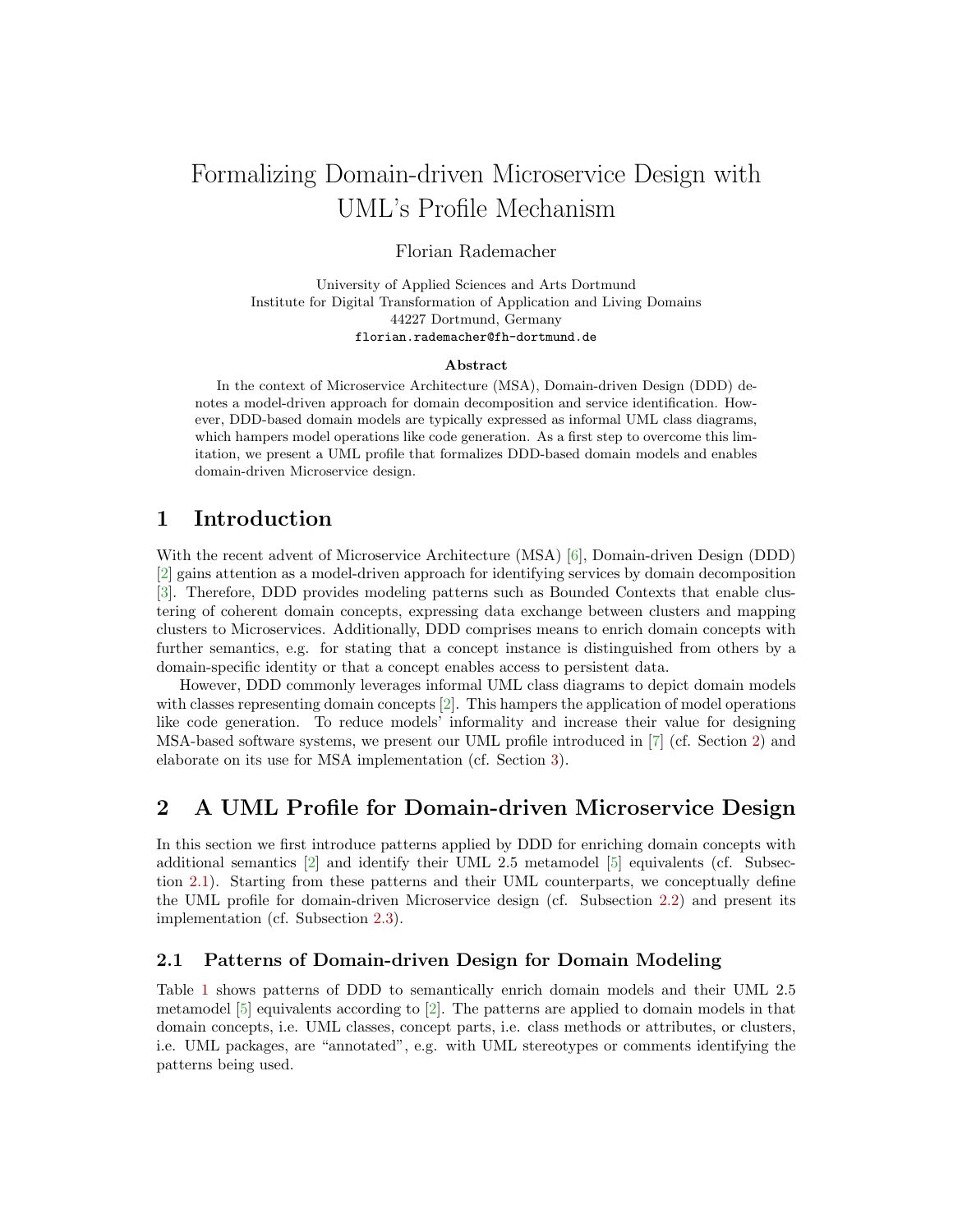| Pattern        | <b>UML</b> Metamodel     | Description                                         |
|----------------|--------------------------|-----------------------------------------------------|
|                | Equivalent               |                                                     |
| Aggregate      | Associated classes with  | Cluster of associated Entities and Value Ob-        |
|                | annotated root class     | jects. An Aggregate is treated as a whole when      |
|                |                          | being accessed by referencing its root Entity.      |
| <b>Bounded</b> | Annotated package        | Encapsulation mechanism for defining scopes         |
| Context        |                          | for enclosed domain concepts, i.e. boundaries       |
|                |                          | for concept validity and applicability.             |
| Closure of     | Annotated operation      | A Closure's return type is of the same type as      |
| Operations     |                          | its arguments and provides an interface without     |
|                |                          | additional domain concept dependencies.             |
| Entity         | Annotated class          | An instance of the domain concept is distin-        |
|                |                          | guished from other instances by its identity.       |
|                |                          | Identity determination is domain-specific.          |
| Module         | Annotated package        | Encapsulation mechanism whose primary goal          |
|                |                          | is to reduce cognitive overload in domain mod-      |
|                |                          | els by partitioning cohesive sets of domain con-    |
|                |                          | cepts.                                              |
| Repository     | Annotated class with     | Models access to persistent domain concept in-      |
|                | outgoing associations to | stances via operations that perform instance se-    |
|                | other classes            | lection based on given criteria.                    |
| Service        | Annotated class contain- | Services encapsulate processes or transforma-       |
|                | ing only operations      | tions that are not in the responsibility of Enti-   |
|                |                          | ties or Value Objects.                              |
| Side-effect-   | Annotated operation      | Expresses that a domain concept's operation         |
| free Function  |                          | does not have any side effects on a system's        |
|                |                          | state.                                              |
| Specification  | Annotated class depend-  | Used to determine if a domain concept instance      |
|                | ing on specified class   | fulfills a specification. Contains a set of boolean |
|                |                          | operations to perform specification checks.         |
| Value Object   | Annotated class          | Typically immutable object without domain-          |
|                |                          | specific identity. Might act as value container.    |

<span id="page-1-1"></span>Table 1: DDD patterns and their UML 2.5 metamodel [\[5\]](#page-4-4) equivalents from [\[7\]](#page-4-3). Note: "Annotated" stands for any mechanism that allows to assign additional meaning to UML modeling elements, e.g. stereotypes or comments.

### <span id="page-1-0"></span>2.2 Definition of the UML Profile

In this section we present the modeling elements and constraints that constitute our UML profile for domain-driven Microservice design. We decided to apply UML's profile mechanism as metamodeling technique [\[5,](#page-4-4) [8\]](#page-4-5) because (i) Evans, who defined DDD as a model-driven approach, expresses domain models as UML class diagrams and perceived them to be well understandable by domain experts [\[2\]](#page-4-1); (ii) it provides an approach for defining graphical modeling languages by extending UML's mature metamodel [\[9\]](#page-4-6) and use complementary specifications, e.g. the Object Constraint Language (OCL) for constraint definition  $[4]$ ; (iii) UML is a common modeling language, even for the design of MSA-based software systems [\[1\]](#page-4-8); (iv) it enables ad-hoc usage of existing UML toolchains.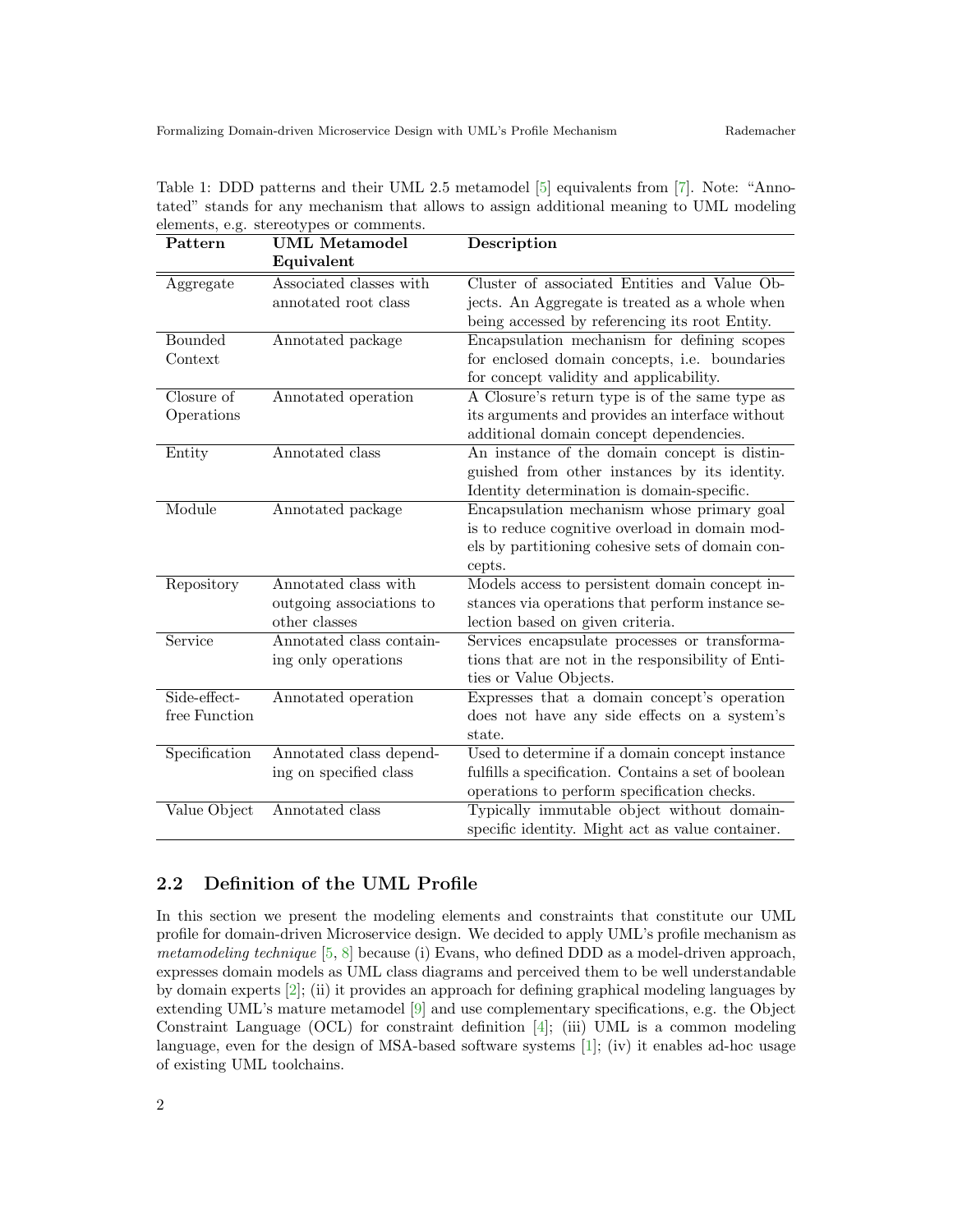Figure [1](#page-2-1) shows the profile's modeling elements as extensions of the UML metaclasses Class, Operation, Property and Package. UML metaclass extensions are depicted as arrows with filled arrowheads pointing from extensions to metaclasses and applied to existing UML diagrams in the form of stereotypes [\[5\]](#page-4-4).



<span id="page-2-1"></span>Figure 1: The profile's modeling elements defined as stereotypes, i.e. extensions of UML metaclasses [\[7\]](#page-4-3)

The profile comprises a stereotype for each DDD pattern listed in Table [1.](#page-1-1) However, applying the Entity or Aggregate patterns involves additional stereotypes. First, the usage of the DefinesIdentity stereotype is mandatory for an Entity domain concept to identify which method or attributes are responsible for determining an instance's domain-specific identity. Second, for the definition of Aggregates in a domain model, the two stereotypes AggregateRoot and AggregatePart need to be applied in combination. Thereby, AggregateRoot specifies an Aggregate's root Entity, while AggregatePart is used to indicate that a domain concept is part of an Aggregate by referencing its root Entity class.

Furthermore, the profile comprises constraints to ensure well-formedness of profile-based domain models [\[4\]](#page-4-7). Table [2](#page-3-1) lists the profile's constraints for each stereotype in textual form.

#### <span id="page-2-0"></span>2.3 Implementation of the UML Profile

The profile has been implemented leveraging Eclipse Papyrus<sup>[1](#page-2-2)</sup> with its stereotypes being based on the Eclipse realization of the UML metamodel and constraints being implemented in OCL [\[4\]](#page-4-7). The current version can be found on  $\text{GitHub}^2$  $\text{GitHub}^2$ .

Figure [2](#page-2-4) shows an example of a profile-based domain model from [\[2\]](#page-4-1) created with Eclipse Papyrus.



<span id="page-2-4"></span>Figure 2: Example DDD-based domain model from [\[2\]](#page-4-1) applying the profile with Eclipse Papyrus [\[7\]](#page-4-3)

<span id="page-2-2"></span><sup>1</sup><https://www.eclipse.org/papyrus>

<span id="page-2-3"></span><sup>2</sup><https://github.com/SeelabFhdo/ddmm-uml-profile>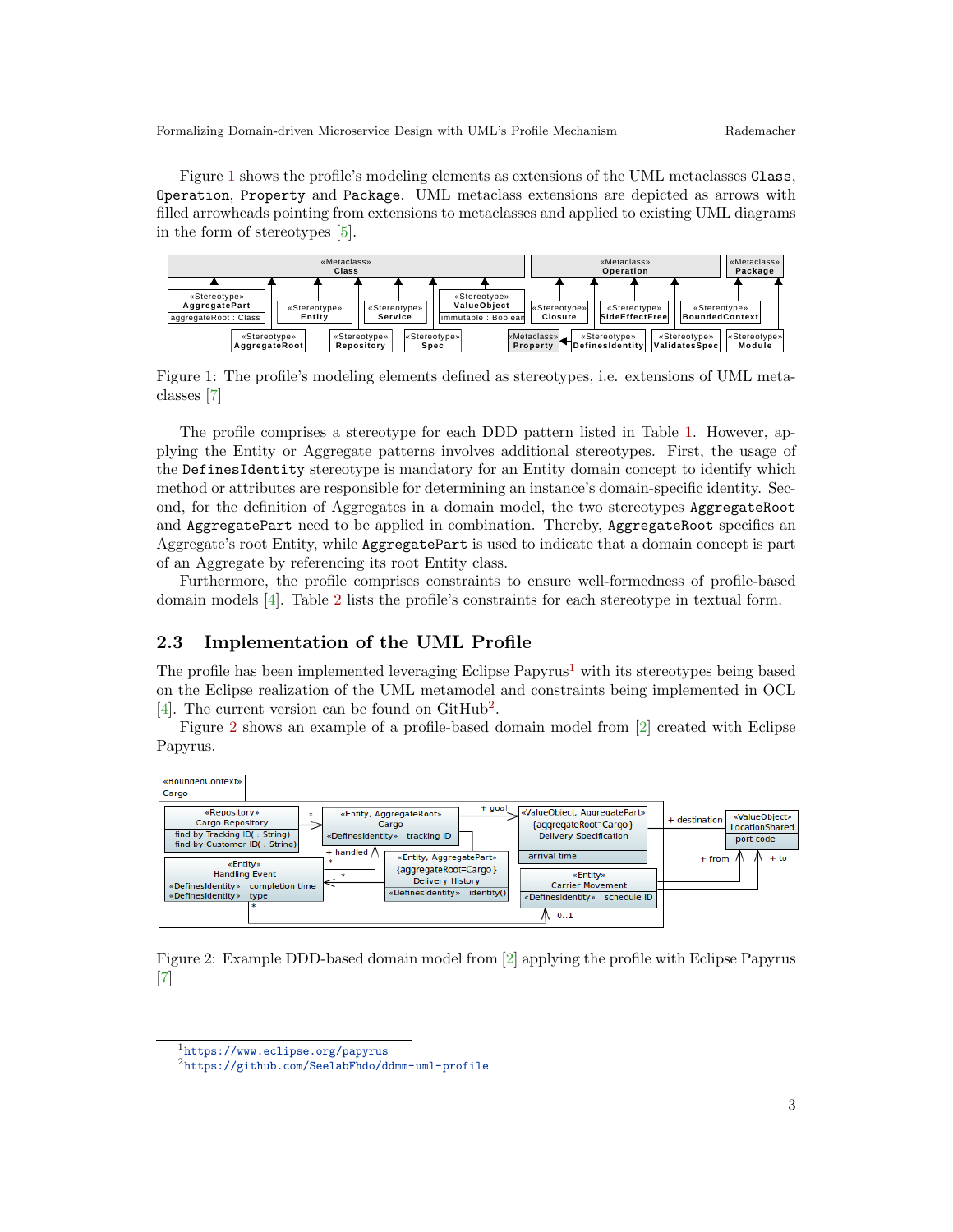<span id="page-3-1"></span>

| Table 2: Stereotype constraints of the profile [7] |                                                                    |  |  |
|----------------------------------------------------|--------------------------------------------------------------------|--|--|
| Stereotype                                         | Constraints based on UML Metamodel                                 |  |  |
| AggregatePart                                      | C1: Only Entities and Value Objects may be Aggregate parts         |  |  |
|                                                    | C2: Assigned Aggregate root must have AggregateRoot stereotype     |  |  |
|                                                    | C3: No incoming associations from outside the Aggregate            |  |  |
|                                                    | C4: Must be in same Bounded Context as Aggregate root              |  |  |
| AggregateRoot                                      | C5: Only Entities may be Aggregate roots                           |  |  |
|                                                    | C6: Aggregate must contain at least one part                       |  |  |
| Entity                                             | C7: One operation or at least one property defines the identity    |  |  |
| Repository                                         | C8: Class has no other stereotypes                                 |  |  |
|                                                    | C9: Class contains only operations and at least one                |  |  |
|                                                    | C10: Outgoing associations must point to Entities or Value Objects |  |  |
| Service                                            | C11: Class has no other stereotypes                                |  |  |
|                                                    | C12: Class contains only operations and at least one               |  |  |
|                                                    | C13: Class has no other stereotypes                                |  |  |
|                                                    | C14: Class contains at least one validation operation              |  |  |
| Spec                                               | C15: At least one domain concept is specified                      |  |  |
|                                                    | C16: Validation operation has parameter typed as specified concept |  |  |
| Closure                                            | C17: Must not be specification validation or identity operation    |  |  |
|                                                    | C18: Return parameter type must conform input parameter type       |  |  |
|                                                    | C19: Must not be specification validation operation                |  |  |
| DefinesIdentity                                    | C20: May only be applied within Entities                           |  |  |
| SideEffectFree                                     | C21: Operation must have a return parameter                        |  |  |
| ValidatesSpec                                      | C22: Must have boolean-typed return parameter                      |  |  |
|                                                    | C23: May only be applied within Specifications                     |  |  |
| BoundedContext                                     | C24: Must not have Module stereotype                               |  |  |
|                                                    | C25: Must not be nested, i.e. part of another package              |  |  |

## <span id="page-3-0"></span>3 Mapping Profile-based Models to Microservices

In this section we present initial ideas on how to map profile-based domain models to MSA implementations [\[7\]](#page-4-3). Therefore, according to [\[3\]](#page-4-2), we focus on deriving a Microservice for each Bounded Context in a domain model.

The following paragraphs describe certain aspects of transforming profile-based domain models into MSA implementations.

Service Interfaces Service interfaces may be deduced on the basis of relationships between Bounded Contexts. These relationships may be modeled directly as associations between domain concepts of different contexts or indirectly in the form of shared Value Objects [\[3\]](#page-4-2). Shared Value Objects explicitly define the structure of information exposed by a Bounded Context and might hence be used to tailor domain concepts for information exchange with other contexts. For example, in Figure [2](#page-2-4) two concepts of the Cargo Bounded Context reference the shared Value Object LocationShared, which has been defined outside the context.

However, the deduction of service interfaces is independent of the kind of concept relationship, i.e. direct or indirect. Basically, a Microservice representing a Bounded Context needs to provide access to instances of concepts referenced from other contexts. The kind of relationship